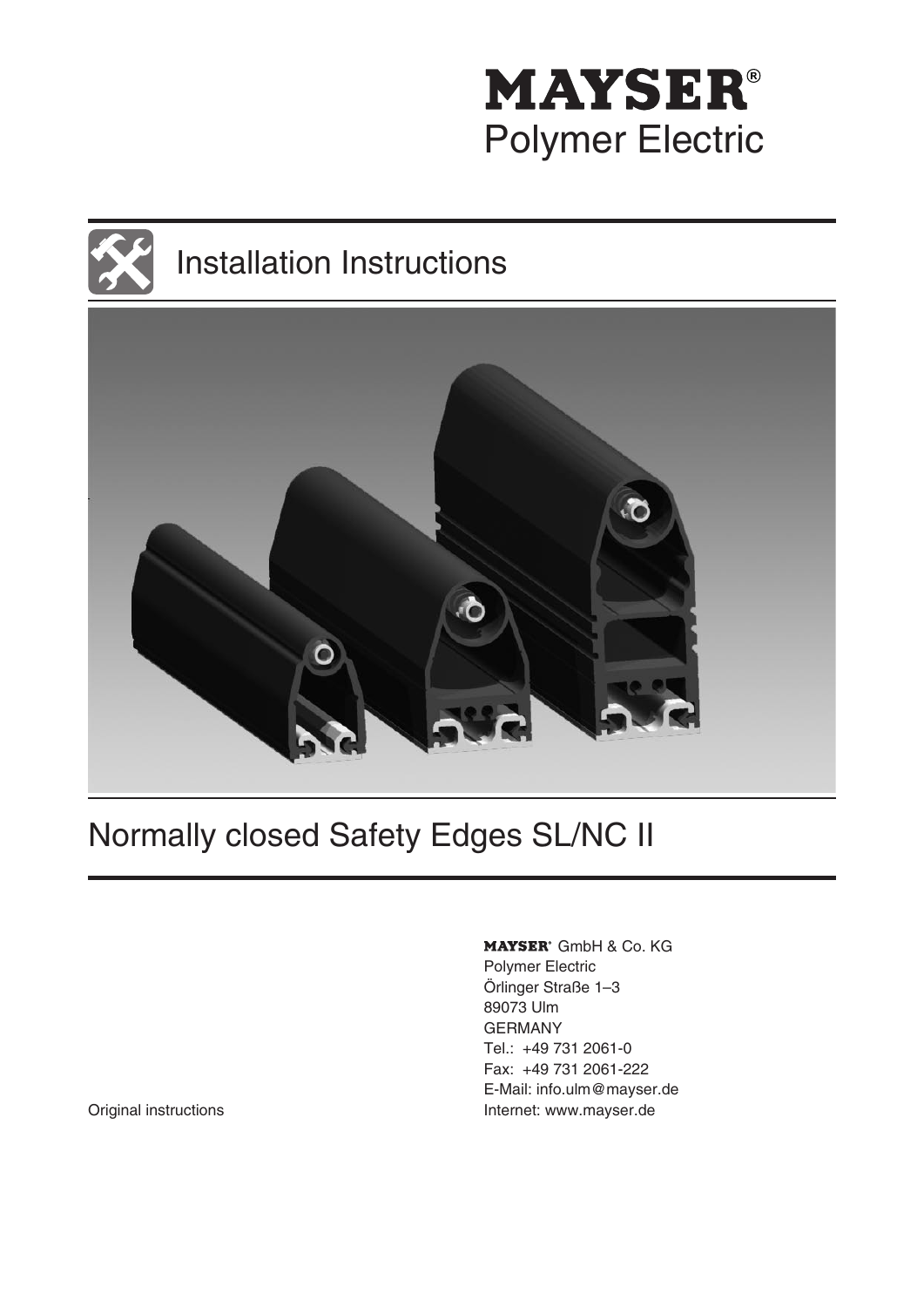## **Content**

| 1              |     |  |  |
|----------------|-----|--|--|
| $\overline{2}$ |     |  |  |
|                | 2.1 |  |  |
|                | 2.2 |  |  |
|                | 2.4 |  |  |
| 3              |     |  |  |
| 4              |     |  |  |
|                | 4.1 |  |  |
|                | 4.2 |  |  |
| 5              |     |  |  |
|                | 5.1 |  |  |
|                | 5.2 |  |  |
|                | 5.3 |  |  |
|                | 5.4 |  |  |
|                | 5.5 |  |  |
|                | 5.6 |  |  |
|                | 5.7 |  |  |
| 6              |     |  |  |
|                |     |  |  |

#### Copyright

The reproduction, distribution and utilization of this document as well as the communication of its contents without express authorization is prohibited. Offenders will be held liable for the payment of damages. All rights reserved in the event of the grant of a patent, utility model or design. © Mayser Ulm 2011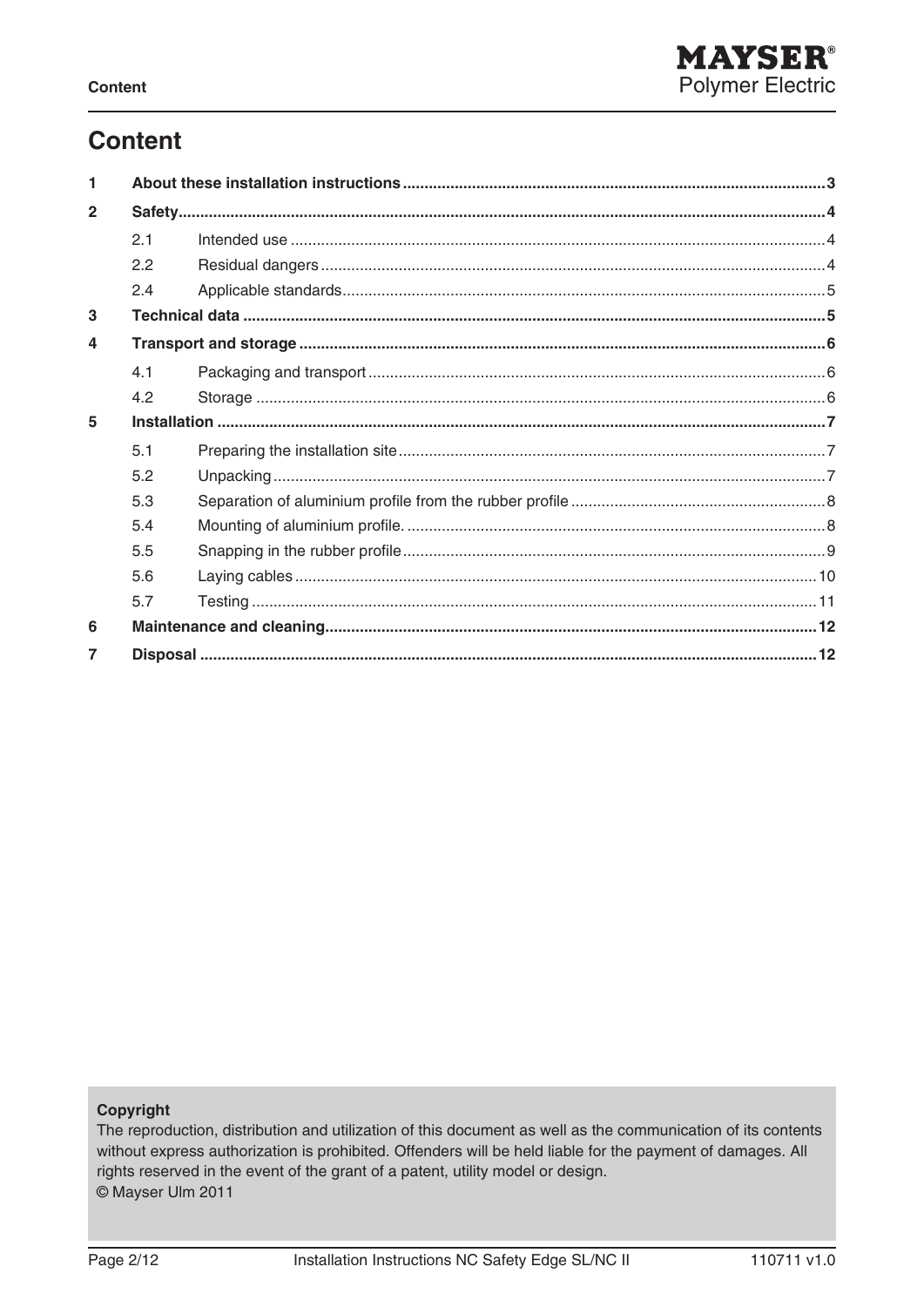

## **1 About these installation instructions**

These installation instructions are part of the product.

Mayser Polymer Electric accepts no responsibility or warranty claims for damage and consequential damage due to failure to observe the installation instructions.

- Read the installation instructions carefully before use.
- **→** Keep installation instructions for the complete service life of the product
- → Pass installation instructions on to every subsequent owner or user of the product.
- $\rightarrow$  Add any supplement received from the manufacturer to the installation instructions.

These installation instructions are only valid for the products specified on the title page. **Validity**

The target group of these installation instructions are operators and trained specialist personnel who are familiar with installation and commissioning. **Target group**

**Other applicable documents**

**Symbols used**

- The following documents are to be observed in addition to the installation instructions:
	- Drawing of the Safety Edge system (optional) -
	- Wiring diagram (optional) -
	- Operating instructions of the Control Unit used (optional) -

| <b>Symbol</b>              | <b>Meaning</b>                                                                      |  |
|----------------------------|-------------------------------------------------------------------------------------|--|
|                            | Action with one step or with more than one step<br>where the order is not relevant. |  |
| 1.                         | Action with more than one step where the order                                      |  |
| 2.<br>.                    | is relevant.                                                                        |  |
| З.<br>$\sim$ $\sim$ $\sim$ |                                                                                     |  |
|                            | <b>Bullets first level</b>                                                          |  |
| .                          | Bullets second level                                                                |  |
| (see chapter 1, S. 3)      | Cross-reference                                                                     |  |

Tab. 1-1: Other symbols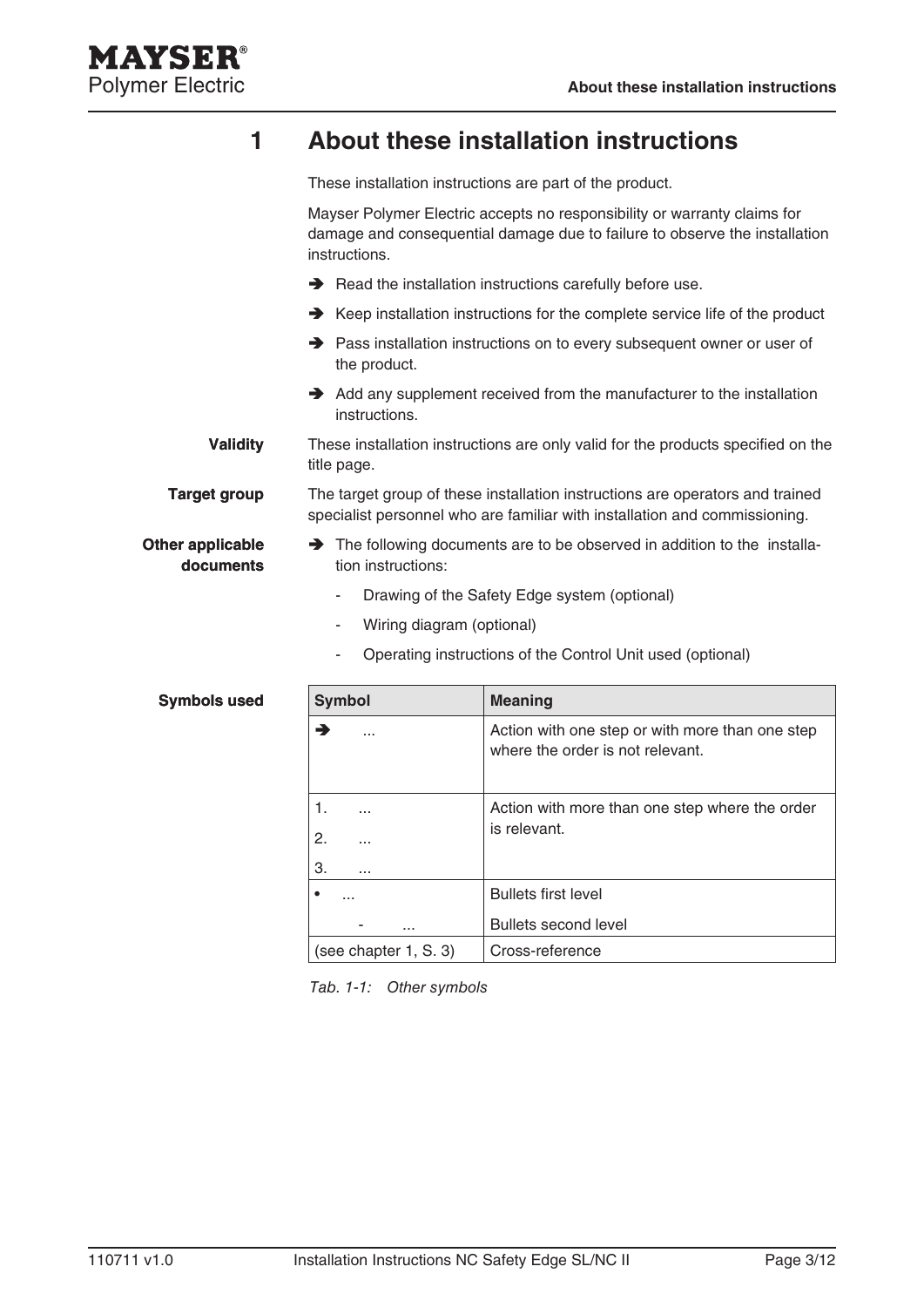| Danger symbols and | <b>Symbol</b>  | <b>Meaning</b>                                                           |
|--------------------|----------------|--------------------------------------------------------------------------|
| notes              | <b>DANGER</b>  | Immediate danger leading to death or serious injury.                     |
|                    | <b>CAUTION</b> | Possible danger that may lead to slight injury or<br>damage to property. |
|                    |                | Note for easier or safer working practices.                              |

Tab. 1-2: Danger symbols and information

## **2 Safety**

### **2.1 Intended use**

This product is designed as a linear pressure-sensitive protective device (PSPD) for hazardous closing edges. The sensor will be activated by pressure onto the actuation area.

In the idle state, no pressure must be applied to the sensor.

### **2.2 Residual dangers**

#### **Non-sensitive areas**

The end areas of the Safety Edge are not sensitive. When pressure is applied to any non-sensitive area, the protective function of the Safety Edge is annuled.



Fig. 2-1: Non-sensitive ends

| <b>SL/NC II</b>                      | <b>GP 48</b> | <b>GP 65</b> | <b>GP 100</b> |  |
|--------------------------------------|--------------|--------------|---------------|--|
| 'NF                                  | 50 mm        | 50 mm        | 50 mm         |  |
| $L_{\text{NE}}$ = non-sensitive ends |              |              |               |  |
| $=$ effective actuation length       |              |              |               |  |

Tab. 2-1: Non-sensitive ends

- **→** Use only one Safety Edge per closing edge
- **→** Do not join Safety Edges at a corner.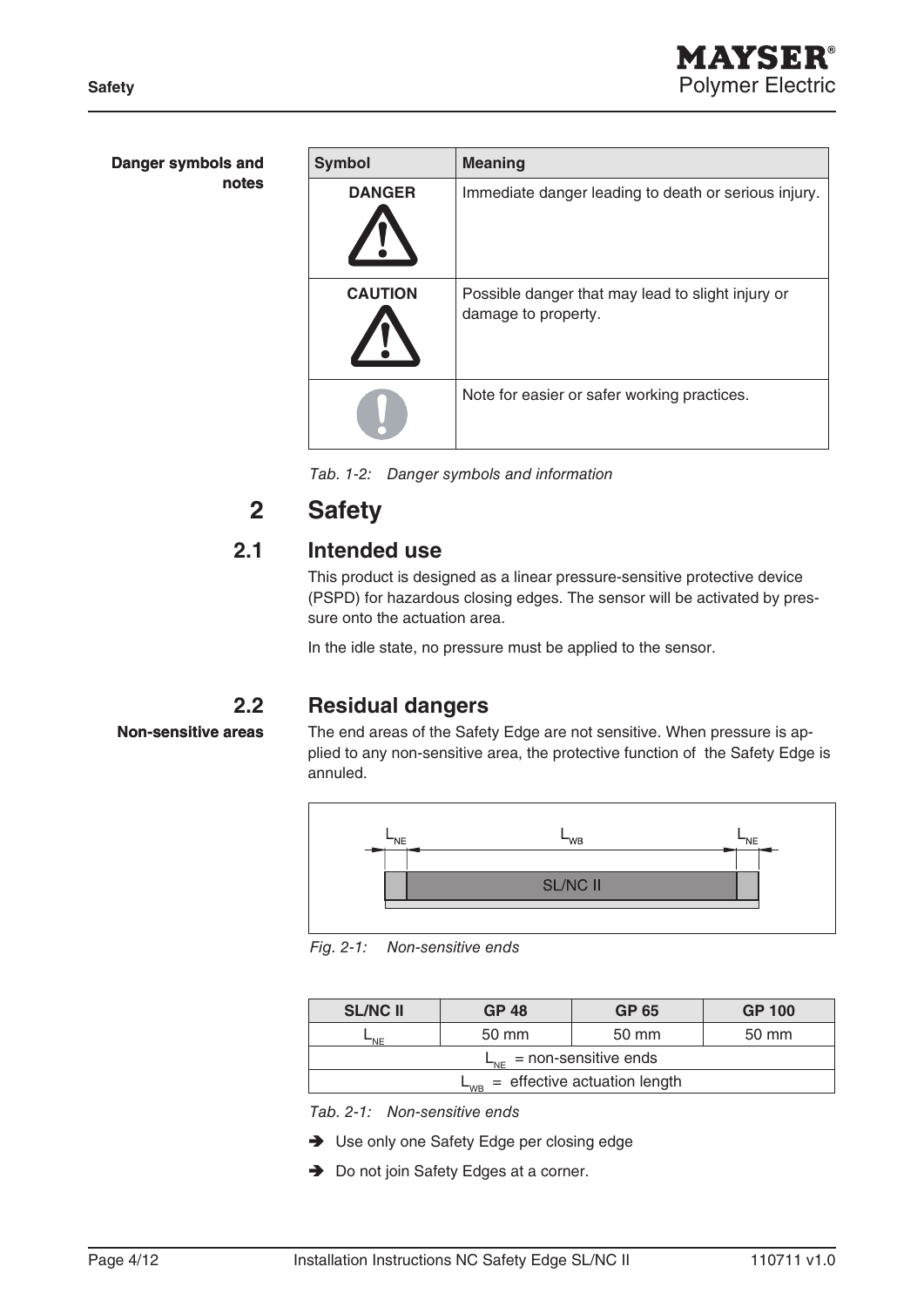## MAYSEI **Polymer Electric Technical data**

When using non-OEM replacement parts, the safety of the Safety Mats may be impaired. **Replacement parts**

**→** Only use OEM replacement parts from Mayser.

## **2.4 Applicable standards**

The design type of the products conforms to the Machinery Directive 2006/42/EC and the EMC Directive 2004/108/EC.

Applicable standards:

- EN 1760-2 "Safety of machinery Pressure-sensitive protective devices – Part 2: Safety Edges and pressure-sensitive bars" •
- EN 12978 "Industrial, commercial and garage doors and gates protective devices for power-operated doors and gates " •
- ISO 13849 "Safety of machinery Safety-related parts of control systems" •

These installation instructions were prepared in compliance with EN 62079 "Preparation of instructions – Structuring, content and presentation"

## **3 Technical data**

| IEC 60529: Degree of protection           | IP67                            |
|-------------------------------------------|---------------------------------|
| Actuation forces for signal triggering    | According to EN 1760-2          |
| Finger detection                          | Yes: GP 48<br>No: GP 65, GP 100 |
| Error behaviour<br>(without Control Unit) | ISO 13849-1:2006<br>Category 3  |
| Switching current (max.)                  | 0.2A                            |
| Switching voltage PELV (max.)             | DC: 48 V<br>AC: 48 V 50/60 Hz   |
| Operating temperature                     | -15 to +60 $\degree$ C          |
| Storage temperature                       | -20 to +80 $^{\circ}$ C         |
| Maximum load (signal)                     | 600 N                           |
| Weight :                                  |                                 |
| GP 48 incl. C 26                          | $1.0$ kg/m                      |
| GP 65 incl. C 36                          | $1.9$ kg/m                      |
| GP 100 incl. C 36                         | $2.1$ kg/m                      |

Tab. 3-1: Technical data

For identifying the Safety Edge type, a type plate is attached to the bottom of the aluminium profile next to the cable exit. In the event of enquiries, have the specified information to hand. **Type plate**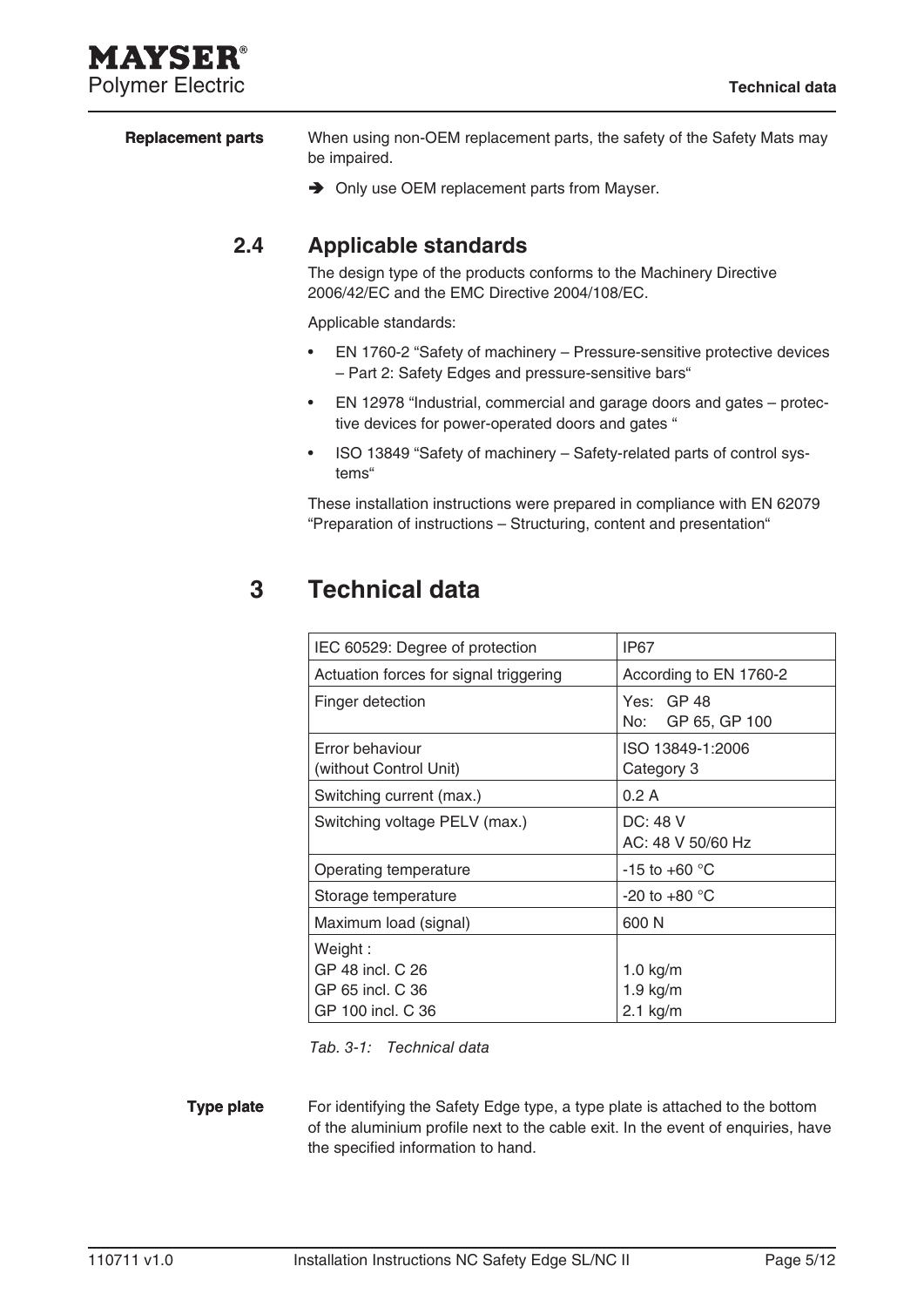## **4 Transport and storage**

## **4.1 Packaging and transport**

The Safety Edges are packed skid-proof and can be transported by crane or lifting vehicle to the place of installation. The installation accessories have either been added to the Safety Edges or packed separately, depending on volume.



#### **DANGER Danger of injury by falling components!**

- Only use tested, suitable load bearing equipment.  $\rightarrow$
- Use appropriate load securing devices (e.g. transport belts, anti-slip devices).  $\rightarrow$
- Do not step or stand under suspended loads.  $\rightarrow$

### **4.2 Storage**

- Store the Safety Edges in the original packing in a dry place.
- Store packagings pressure-free; do not stack.
- Store board tube packagings horizontally.
- $\rightarrow$  Observe and maintain the storage temperature in accordance with the technical data.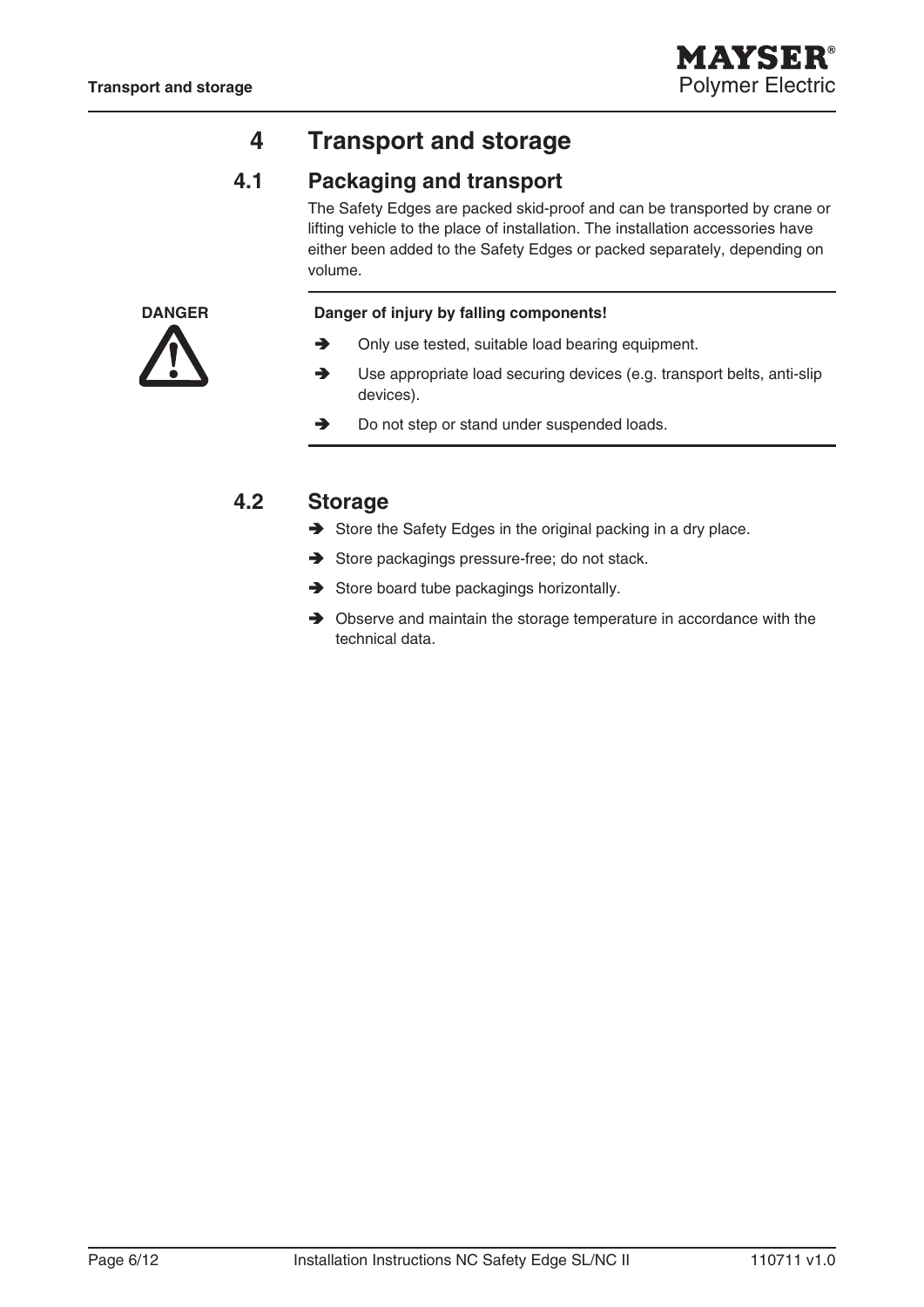

**Which aluminium profile is being installed?**

## **5 Installation**

Mount the Safety Edge in the following order:

|     | C 26M, C 36M, C 36L, C 36S               |     | C 26, C 36                                             |
|-----|------------------------------------------|-----|--------------------------------------------------------|
| 5.1 | Prepare the installation site            | 5.1 | Prepare the installation site                          |
| 5.2 | Unpack Safety Edge and ac-<br>cessories. | 5.2 | Unpack Safety Edge and ac-<br>cessories.               |
|     |                                          | 5.3 | Separate aluminium profile<br>from the rubber profile. |
| 5.4 | Mount the aluminium profile.             | 5.4 | Mount the aluminium profile.                           |
|     |                                          | 5.5 | Snap in the rubber profile.                            |
| 5.6 | Lay cables                               | 5.6 | Lay cables                                             |
| 5.7 | <b>Test function</b>                     | 5.7 | <b>Test function</b>                                   |

Tab. 5-1: Assembly steps depending on aluminium profile

## **5.1 Preparing the installation site**



**DANGER Danger of injury due to equipment and parts in the vicinity of the installation site (possible electrocution, crushing danger)!**

- De-energise all devices and live parts in the immediate vicinity of the installation site and secure them against reclosing (refer to the respective operating instructions).  $\rightarrow$
- Check that the devices or parts are disconnected from the power supply.  $\rightarrow$
- $\rightarrow$  Preparate the installation surface:
	- Remove any dirt particles. -
	- Make sure that the installation surface is flat and solid. -
	- Cable bushing must be deburred. -
- $\rightarrow$  Keep the necessary tools ready.

### **5.2 Unpacking**

-



#### **CAUTION Damage to property due to incorrect handling!**

Safety Edges can be damaged by bending or due to the effects of sharp objects.

- Do not use the connection cable of the Safety Edges as a carrying handle. →
- Avoid sagging of the Safety Edges:  $\rightarrow$ 
	- Transport them upright, if possible -
	- Carry Safety Edges that are > 3 m always using 4 hands
- Put Safety Edges only on a flat surface free of dirt. →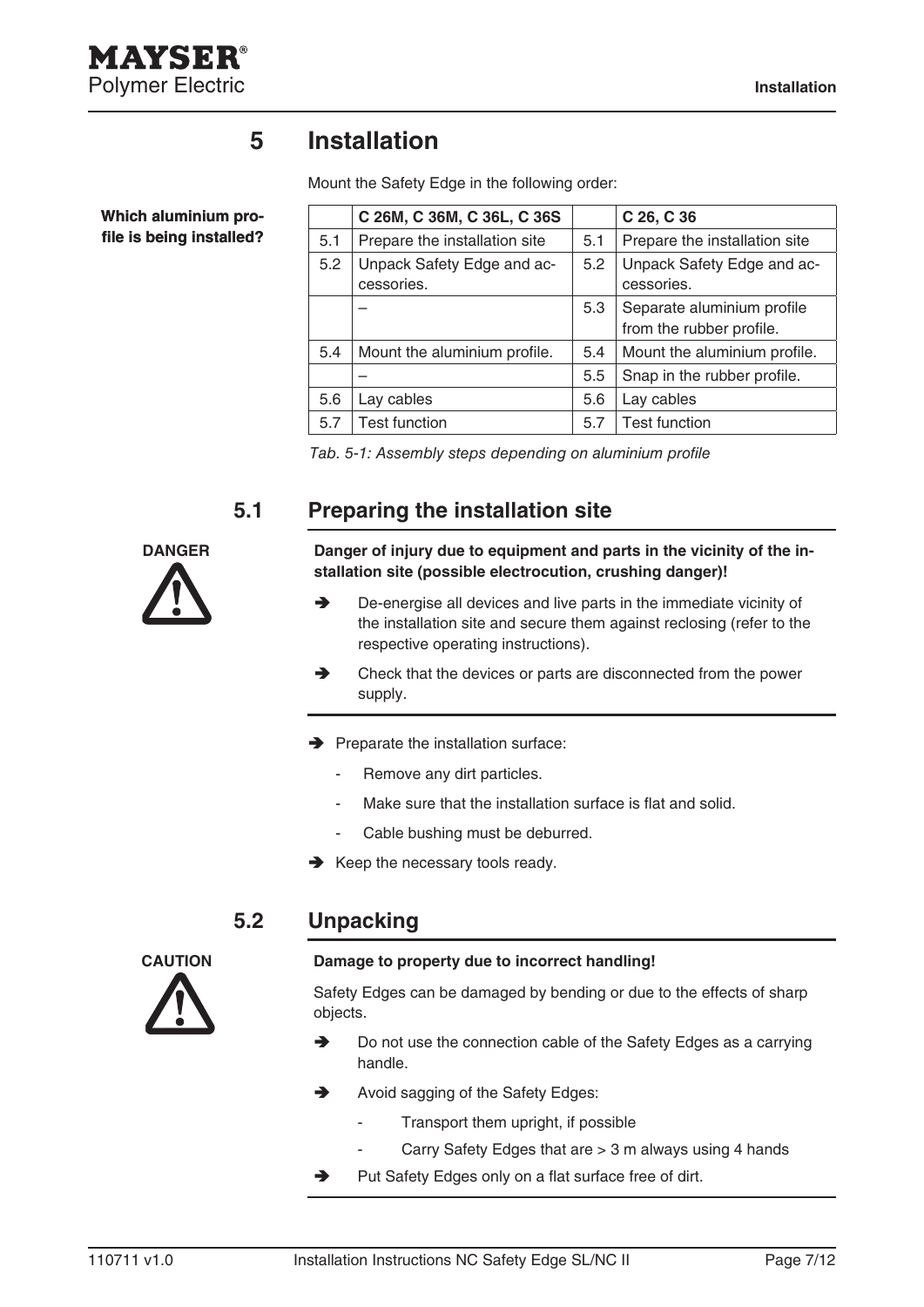

- Check that the contents of the packaging are undamaged. 1.
- 2. Lay out the Safety Edges side by side at the place of installation.

#### **5.3 Separation of aluminium profile from the rubber profile**

When delivered, the rubber profiles are snap-fitted in the aluminium profiles. For installation of the C 26 or C 36 aluminium profile, this must first be separated from the rubber profile.

- $\rightarrow$  Disengage both side clip mounts from the aluminium profile.
- $\rightarrow$  If necessary, use a tool as an aid, e.g. a flat-tip screwdriver or a wooden spatula. Use only blunt and in no case sharp-edged aids in order to avoid damage to the side clip mount.

#### **CAUTION Impairment of function by unstable rubber profile!**

If the side clip mount is damaged over a length of  $> 10$  cm, the function of the Safety Edge may be impaired.

- Immediately replace any rubber profile having a damaged side clip mount.  $\blacktriangle$
- Discard any rubber profile having a damaged side clip mount. A

#### **5.4 Mounting of aluminium profile.**

- Align the aluminium profile with the closing edge: 1.
	- Have the non-sensitive ends been taken into account? -
	- Is the cable bushing freely accessible? -

#### **"Drilling template"**

- Mark the drill holes by means of the aluminium profile: 2.
	- At the first and last oblong hole -
	- In between every fourth or fifth oblong hole -
	- For cable bushing, if not already marked -



Fig. 5-1: Marking of drill holes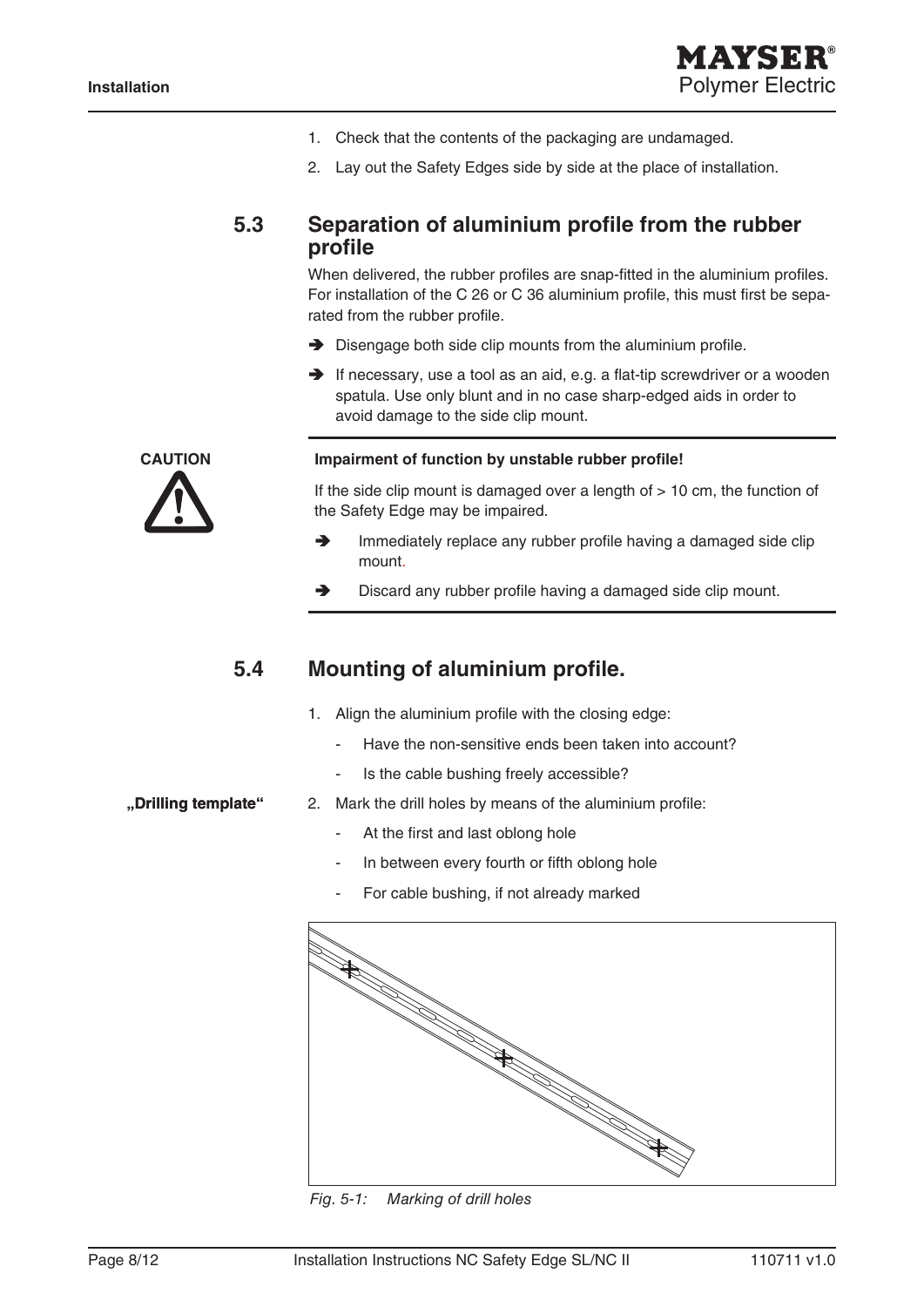- 3. Remove the aluminium profile.
- 4. Drill holes for M5 on the marks.
- 5. Deburr the drill holes and remove the drill cutting.
- Fasten the aluminium profile at the oblong holes by means of M5 coun-6. tersunk screws or cheese-head screws.



Fig. 5-2: Mounting of aluminium profile

Alternatively, the aluminium profile may be fastened by means of rivets.

Do you have Safety Edges with S1 or S2 cable exit?

 $\rightarrow$  Route the cables through the prepared cable bushing prior to snapping in the rubber profile again.

### **5.5 Snapping in the rubber profile**

After installation of the aluminium profile, the rubber profile is ultimately snapped in.

**→** Completely snap in both side clip mounts into the aluminium profile.

Suitable aids for inserting and snapping in:

- Use a brush to apply a non-volatile sliding agent to the aluminium profile and the side clip mount. -
- Seam roller for pushing in. -

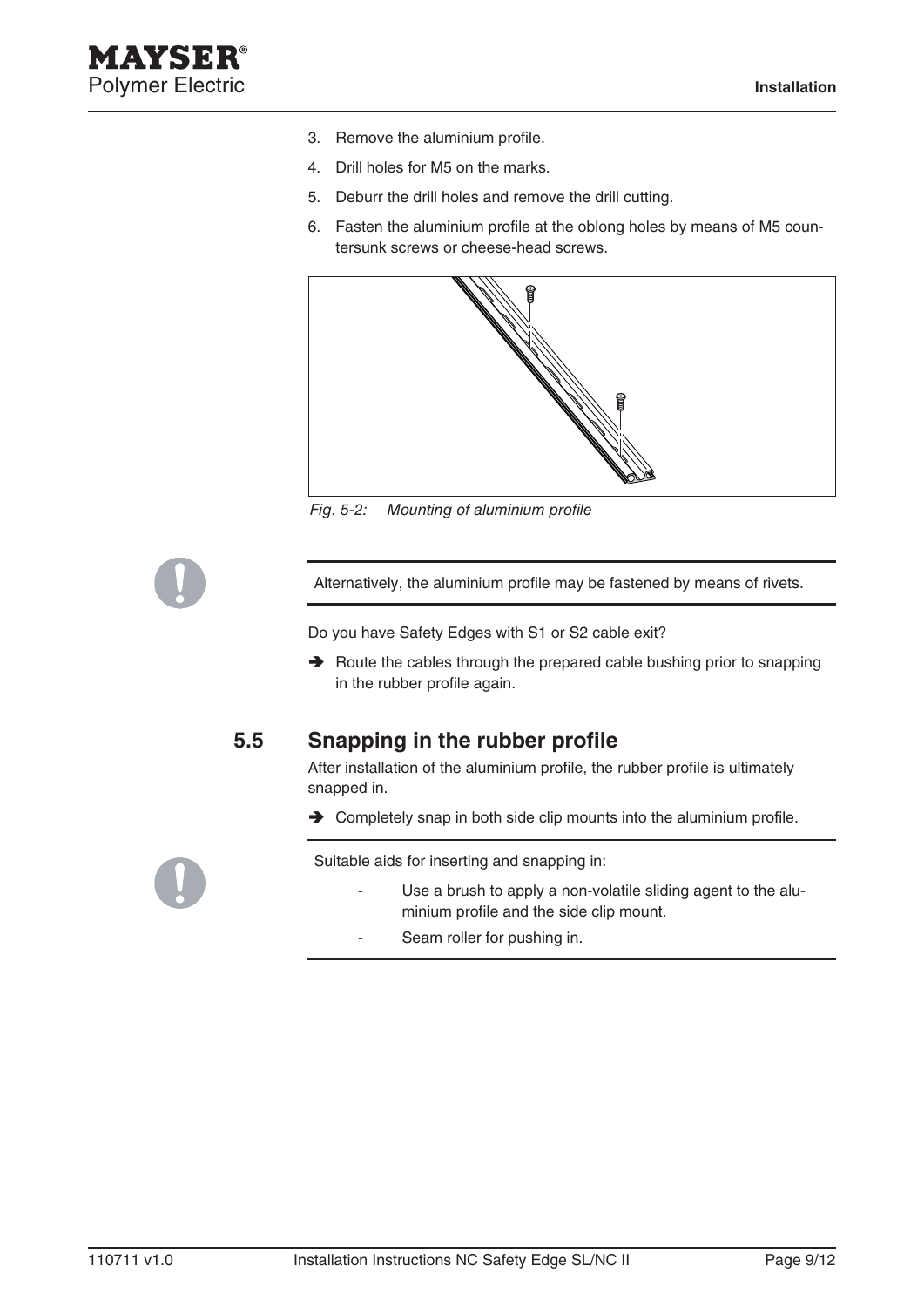



Fig. 5-3: Suitable aids

### **5.6 Laying cables**



#### **Caution Impairment of function by a short circuit to another conductor!**

If there is a possibility of a short circuit to another conductor, the Safety Edge no longer conforms to category 3 according to ISO 13849-1.

- Ensure double insulation with respect to the downstream control.
- 1. Wire the Safety Edges to each other according to the wiring diagram (optional) or to the circuit diagrams shown below. Observe the following:
	- Connect the cables of the Safety Edges at the wire ends -
	- If no connecting plugs and sockets (optional) are available, doubleinsulate the soldered connections and seal them with heat-shrinkable sleeves -
	- Make any cable extensions only by means of double insulated and short-circuit-proof wiring -



- Do not pinch or bend cables.
- Lay the cables and route them to the machine controls. 2.

#### **Key to the following wiring diagrams:**

- X1 Safety Edge with S1, SL, SR or ST1 cable exit
- X2 Safety Edge with S2, SR2 or ST2 cable exit
- MC Machine control

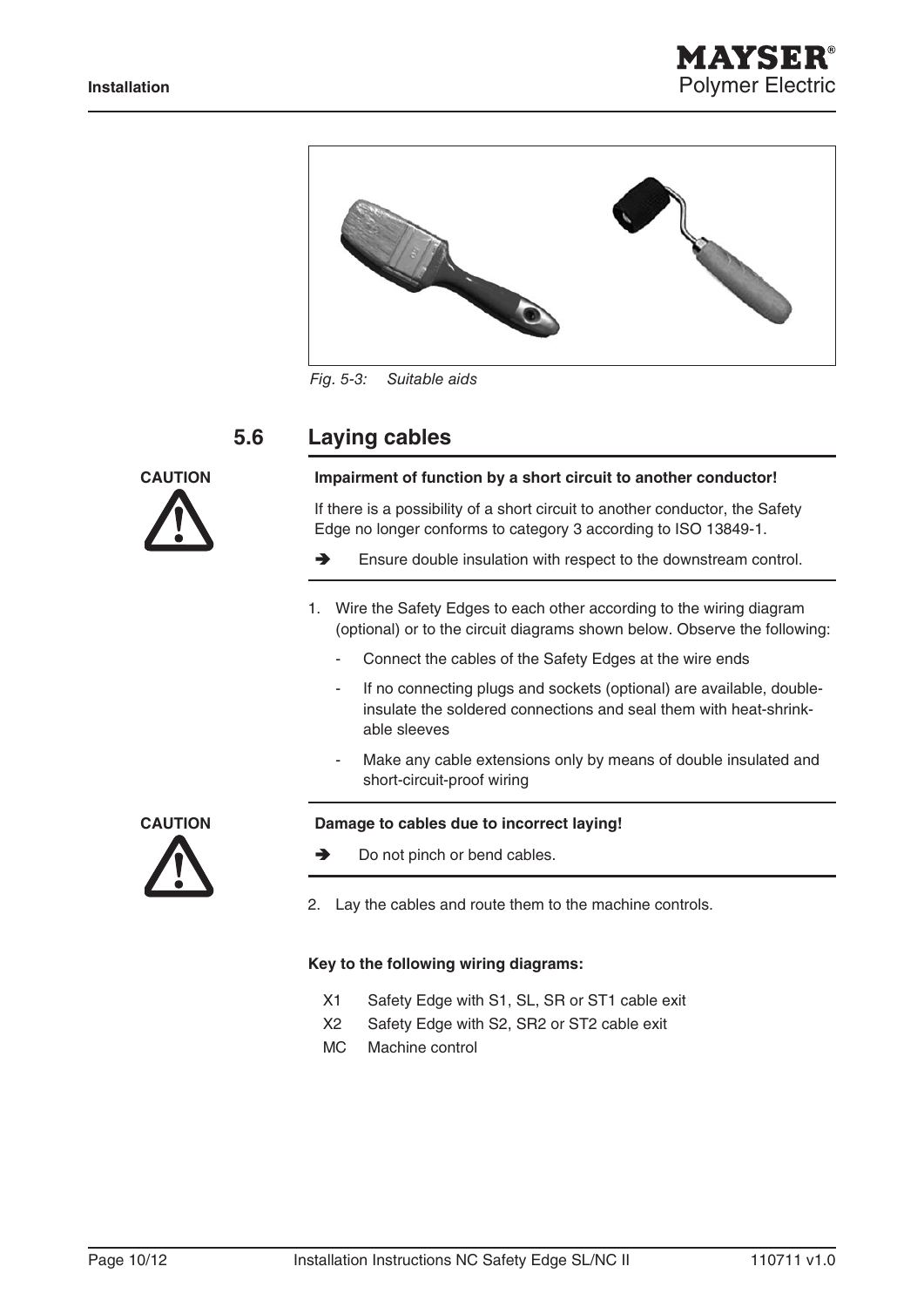#### **Safety Edges**

**with 1 line with end connector (optional)**



Fig. 5-12: Wiring of Safety Edges with 1 line

#### **Safety Edges**

**with 2 lines with end connector (optional)**



Fig. 5-13: Wiring of Safety Edges with 2 lines

### **5.7 Testing**

Perform the following steps for each cable of the Safety Edge system:

- 1. Set the ohmmeter for measuring in a high resistance range.
- 2. Connect the ohmmeter to the two wires of the cable.
- Measure the electrical resistance between the wire ends while the Safety 3. Edge is activated and non-activated.

The measured resistance must have the following values:

- Safety Edge activated: > 1 MΩ •
- Safety Edge not activated: < 150 Ω •
- If the resistance measurement does not produce the specified values, this may have the following causes: **Test failed?**
	- The cables are bent or damaged •
	- The Safety Edge is not adequately fastened or is sagging •
	- The distance between the Safety Edge and the closing edge is too small in the end position causing the Safety Edge to actuate. •